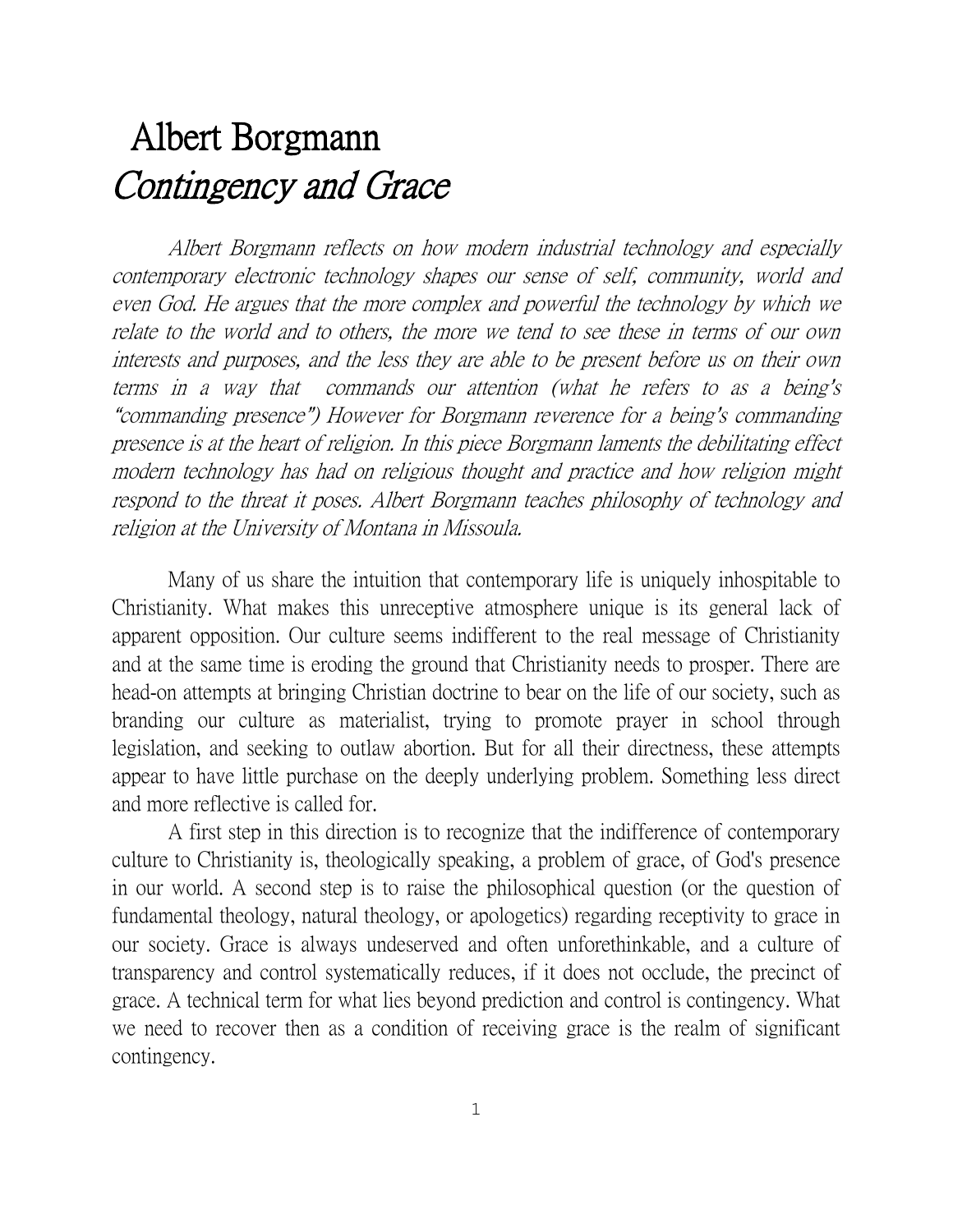The kind of approach to reality that aims at transparency and control is but another definition of modern technology. Thus our task comes to securing in a reasonable and principled way a realm of substantial contingency in the culture of technology. But if we want to be equal to the full force of our task-examining and readying the conditions for the reception of grace- we must consider it not only in the relatively local setting of technological culture but also in the global conditions of evolution and cosmology.

If that looks like an impossibly big and ambitious task, we can take uneasy comfort from the fact that physicists, biologists, and philosophers (I will consider at least one in each category) have focused the problem sharply and concluded: "No contingency, therefore no divinity" If technology is inhospitable to Christianity in being indifferent to it, scientists reject religion and theology by dismissing them. Here too the head-on approach by way of inviting theologians and scientists to a dialogue has had limited success. Focusing on contingency provides a more reflective strategy and reveals at least some common ground. In any event, we have to make sure, within reasonable limits, that the contingency we aim to wrest from technology is not shown to be illusory by cosmology and biology.

What really has to bother us right at the start is the fact that the majority of scientists are not religious. To be precise, 60 percent of scientists generally are atheists or agnostics. If that worries us, the fact that the more prominent a scientist is the less likely he or she is to be religious should concern us even more. Of the elite that is gathered in the National Academy of Sciences, 90 percent are atheist or agnostic. The least religious among NAS scientists are the biologists. Only 5 percent of them believe in God and an afterlife.

In an effort to narrow the gap between religion and science, physicists have been invited to discuss their disagreements with religion and theology, but their dismissal of both is so profound that nothing fruitful seems to be left to disagree about. "You clearly can be a scientist and have religious beliefs," said British chemist Peter Atkins. He continued: "But I don't think you can be a real scientist in the deepest sense of the word, because they are such alien categories of knowledge."' American physicist Steven Weinberg has put it more pointedly yet:

> I am all in favor of a dialogue between science and religion, but not a constructive dialogue. One of the great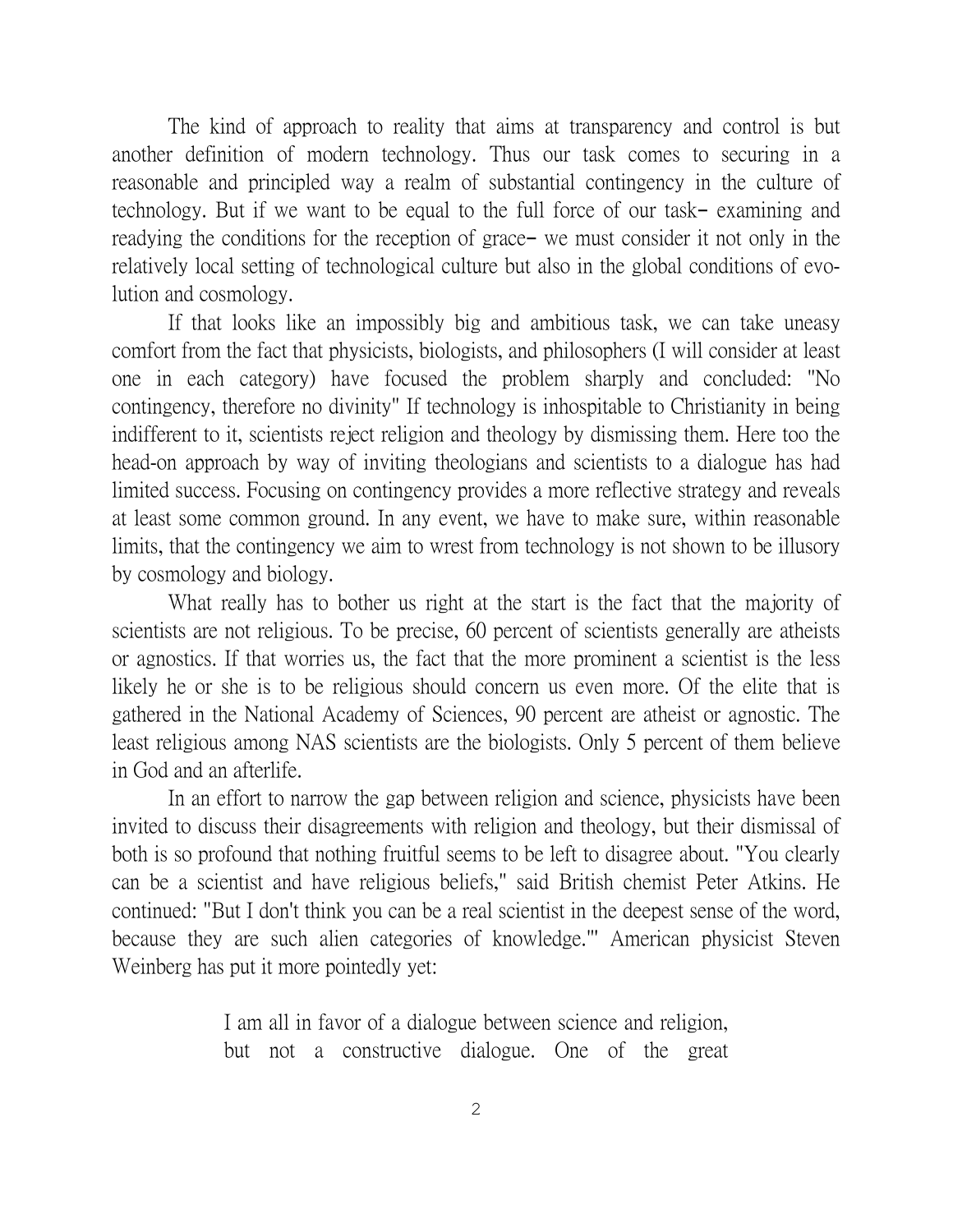achievements of science has been, if not to make it impossible for intelligent people to be religious, then at least to make it possible for them not to be religious. We should not retreat from this accomplishment!

The depth of disagreement has led British philosopher Rosalind Hursthouse (who, ever so cautiously, professes theism) to think of the disagreement as located in an area where "argument breaks down" at least in the sense that intelligent and even philosophically very sophisticated people exist on both sides of the debate, fully conversant with each others' arguments and completely unshaken by them. All the Christians and atheists I know think that the people on the other side are just plain wrong, but that there is no "sort of discussion or exploration which might, given the particular subject matter' lead either side out of error."

Hursthouse's resignation is no less worrisome than the scientists' contempt. It implies that rational inquiry and religious doctrine cannot consist with one another.

To reach an area of more articulate disagreement we can turn to the problem of contingency, and to get a firmer grip on contingency we must remember that reality is a texture of laws and conditions. The laws tell us what in general is possible. The actual conditions embody the laws in a particular situation. Take the weather. The laws of physics tell us that precipitation will fall down rather than up, that it turns into ice crystals below 32° Fahrenheit, that cold air is denser or heavier than warm air, and so on. But for meteorologists to predict the weather they need to know, ideally, all the conditions that prevail today and, ideally, everywhere; and the laws plus the conditions in the ideal case would permit an accurate prediction of how the weather will turn out tomorrow, next week, and for the next several months. To illuminate an object or event by finding out how it is governed by scientific laws constitutes the model of explanation in the modern era, and controlling a phenomenon by varying some of its lawfully governed conditions is the wellspring of technological power.

Contingency is found both in laws and in conditions. As to laws, contingency pertains to their origin and to their parameters, that is, to those constants that restrict an overly general law to the way our world actually is. Regarding conditions, it is their ultimate origin and their present meaning that are contingent. In the advancement of modern science, the discovery of a law is a gain in the transparency of the world, especially when a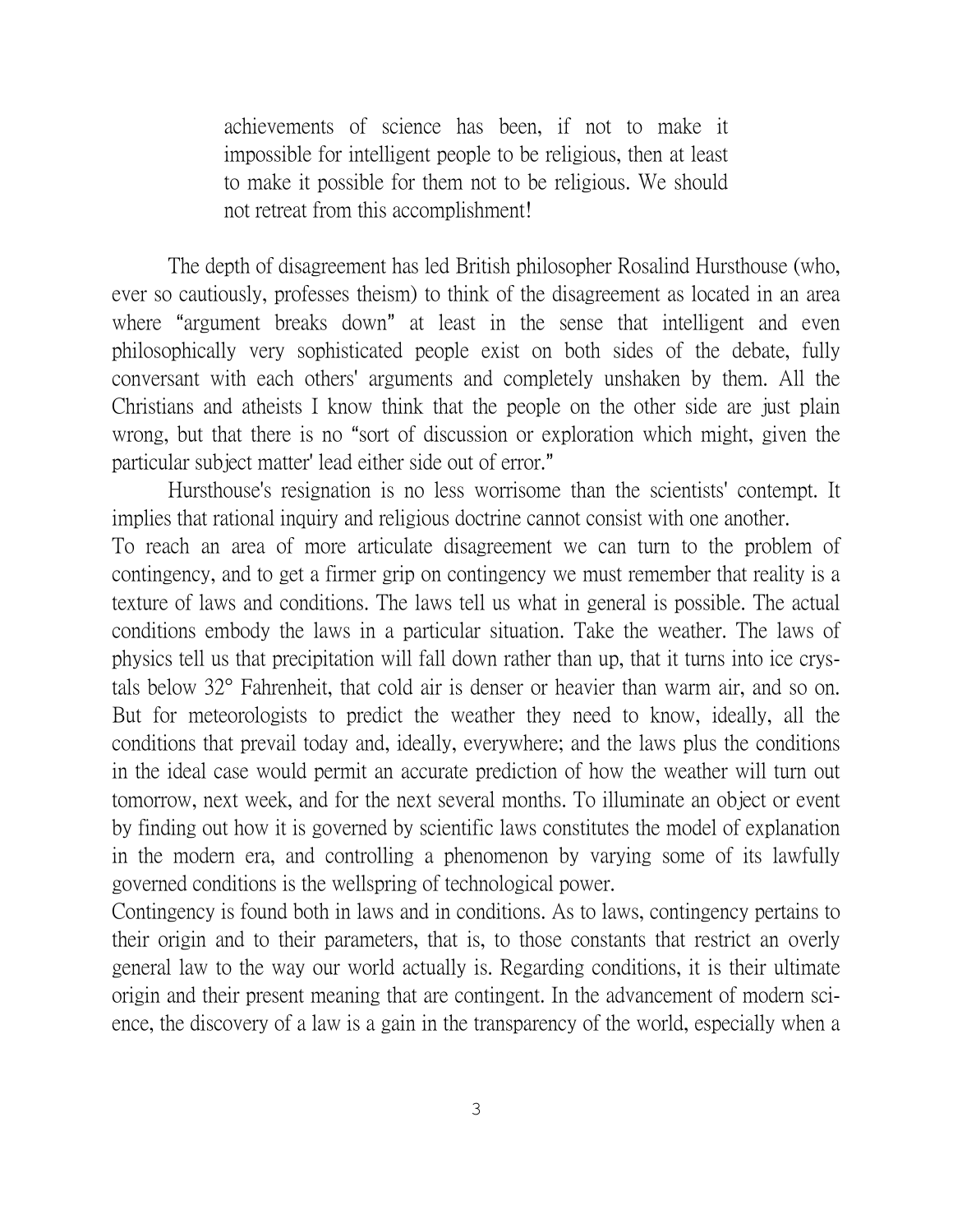law or lawful explanation illuminates the previously brute givenness of conditions. The work of Newton illustrates both of these points.

Alexander Pope captured the illuminating force of Newtonian theory in the couplet,

> Nature and Nature's laws lay hid in night. God said, "Let Newton be!" and all was light.

Well, not quite all. Newton himself thought that certain cosmic conditions were simply unexplainable. He held "that the motions which planets now have could not spring from any natural cause alone, but were. impressed by an intelligent Agent." In Newton's inference we can see a first explicit tie between contingency and divinity. Where explanation ends, God begins to appear. Conversely, where contingency is reduced or eliminated, theophany dissolves.

Today's cosmology has an explanation for the orbits of the planets. When cosmic matter coagulates in a star, a rotating disc of stuff under certain conditions forms around the star, and in time the disc breaks up and concentrates into the clumps we call planets. It follows that planets will revolve in the same plane and direction around a star. Thus contingency yields to explanation.

Laws, moreover, not only reduce contingency and theophany, rather their necessity and universality seem to lend them unquestionable and self-sufficient force and appear to obviate the question of their origin. Henry Adams, a hypersensitive observer of the rise of contemporary culture, felt the sovereignty of lawful explanation when he was confronted with Darwinian evolution:

> Natural Selection led back to Natural Evolution and at last to Natural Uniformity. This was a vast stride. Unbroken Evolution under uniform conditions pleased every oneexcept curates and bishops; it was the very best substitute for religion; a safe, conservative, practical, thoroughly Common-Law deity.

Newton, of course, thought that contingency gave God a place within lawfulness. But when lawfulness more and more explains and eliminates divine intervention,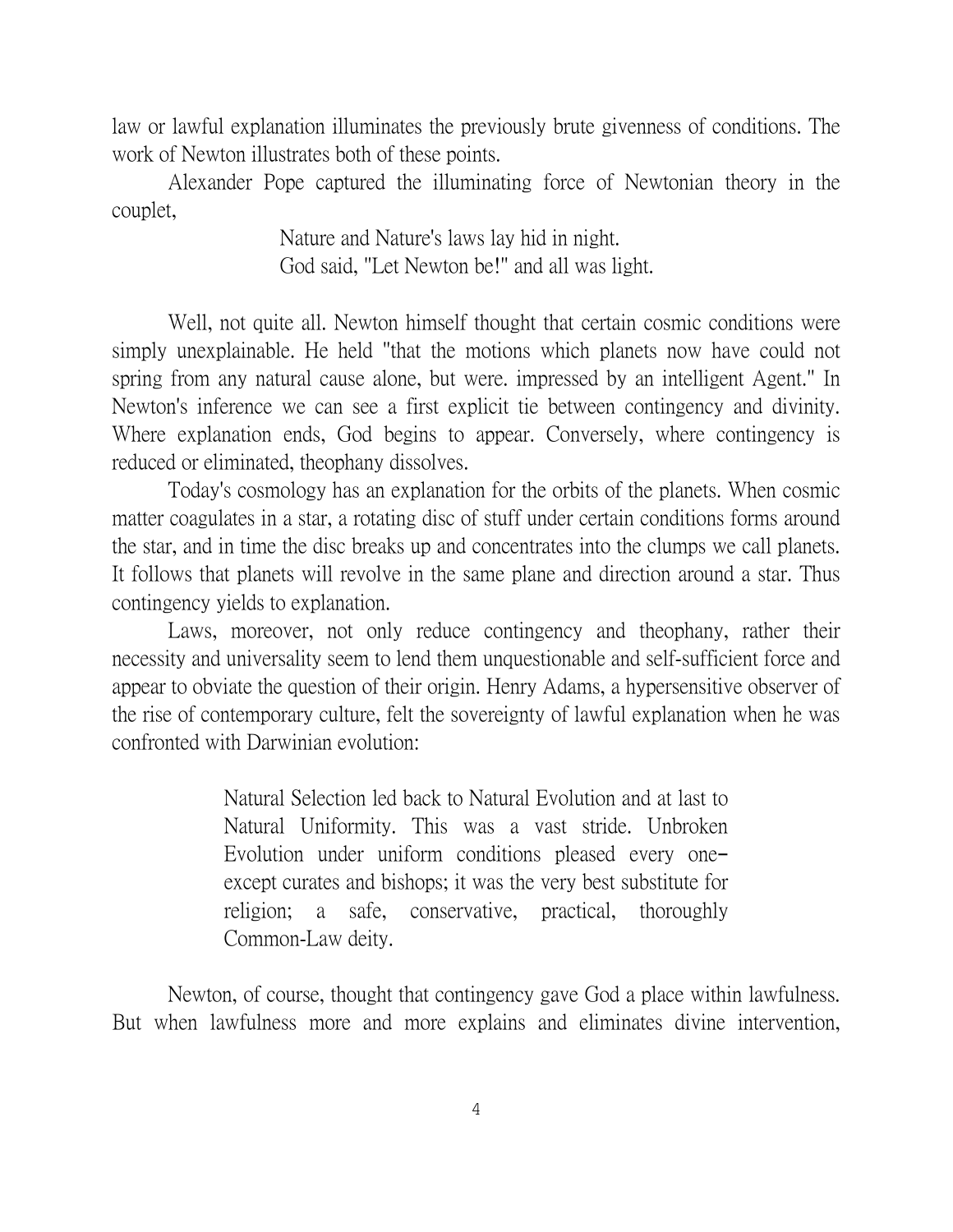physicists eventually, as Laplace memorably put it to Napoleon, "have no need of that hypothesis."

The contingency of conditions and their theological implications have had a recent revival, however. John Leslie has been its most impressive champion. He has pointed out that, while some contingencies have been explained away, others have resisted, such as the force of gravity, which in principle can assume indefinitely many different values without invalidating the general consistency of the law of which it is a part. But not only is the force of gravity an unexplainable given, it also needs to have a value that is precise to one part in 10 to the one hundreth power- an unimaginably fine tuning- for a universe with intelligent life to be possible, one that neither expands nor contracts "furiously" and leaves time for evolution.

This along with many other fine tunings in astrophysics, impressively laid out by Leslie, has resurrected the argument from design, and it is one of the creditable head- on replies to scientific atheism. As we should expect, however, atheists are not out of rejoinders. There are principally two. One is to point out that astrophysics is very much in flux and that the hoped for final theory will be free of all contingent quantities. The other is to posit a "multi-verse" of infinitely many different universes one of which has to exhibit the values that the evolution of intelligent life requires, and that universe happens to be ours.

In reply, a theist can appeal to the ultimate contingency that surfaces in the questions, "Why is there a multiverse? Why is there something rather than nothing?" Instead of the many contingencies that have impressed Leslie, there is the one great contingency of the existence of reality that is explained by the existence of a Creator God. Yet again there is an atheist reply. Weinberg puts it this way:

> If that's true, what explains that? Why is there such a God? It isn't the end of the chain of whys, it is just another step, and you have to take the step beyond that.

Richard Dawkins, a biologist, has it less diplomatically (and at a lower level of contingency though the force of his argument bears on any level):

> This is a transparently feeble argument, indeed it is obviously self-defeating .... To explain the origin of the DNA/protein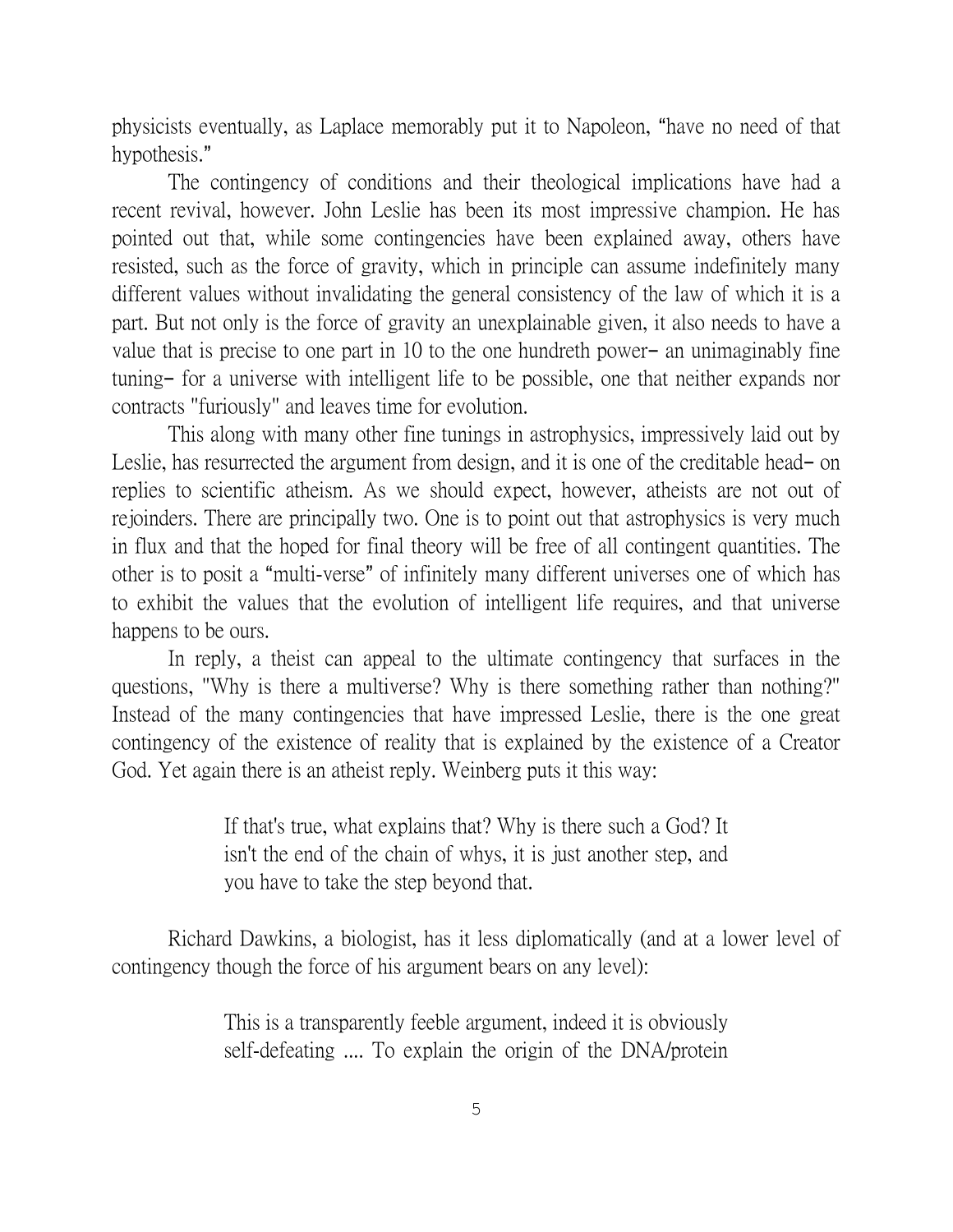machine by invoking a supernatural Designer is to explain precisely nothing, for it leaves unexplained the origin of the Designer. You have to say something like "God was always there," and if you allow yourself that kind of lazy way out, you might as well just say "DNA was always there," or "Life was always there," and be done with it.

Daniel Dennett, the philosopher, finally, makes the point with characteristic wit and irreverence:

> If God created all these wonderful things, who created God? Super-god? And who created Supergod? Super-duper-god? Or did God create himself? Was it hard work? Did it take time? Don't ask!

The origin and the existence of the world and its lawful structure turn out to be contingent since they have no explanation. But it seems to be a pale and silent contingency, and a scientist may reasonably argue that, once the best current explanation of the universe has been given, we may well press for a still better explanation but cannot plausibly demand an explanation of the explanation. The chain of explanations has to end somewhere. Do Christians have an answer to that?

A creditable reply can be found when we turn from the contingency of laws to that of conditions. They are by definition simply given, and no explanation whatever is available. In some cases the contingency of today's conditions can be explained through recourse to yesterday's. But at some point the causal chains seem to trail off in complexity or happenstance.

Recent discoveries have very much heightened the contingency of conditions, for they have shown that in certain kinds of physical settings arbitrarily small differences in the initial conditions lead, within certain limits, to vastly different results. This is not at all what we, heirs to Newton, have learned to expect. A small difference in the angle of a cannon will make the cannonball land in a slightly different place. But the disturbance of the air movement contributed by the notorious butterfly in Brazil can make the difference between sunshine and a hurricane in Florida's subsequent weather. The problem, however, is not just small differences but arbitrarily small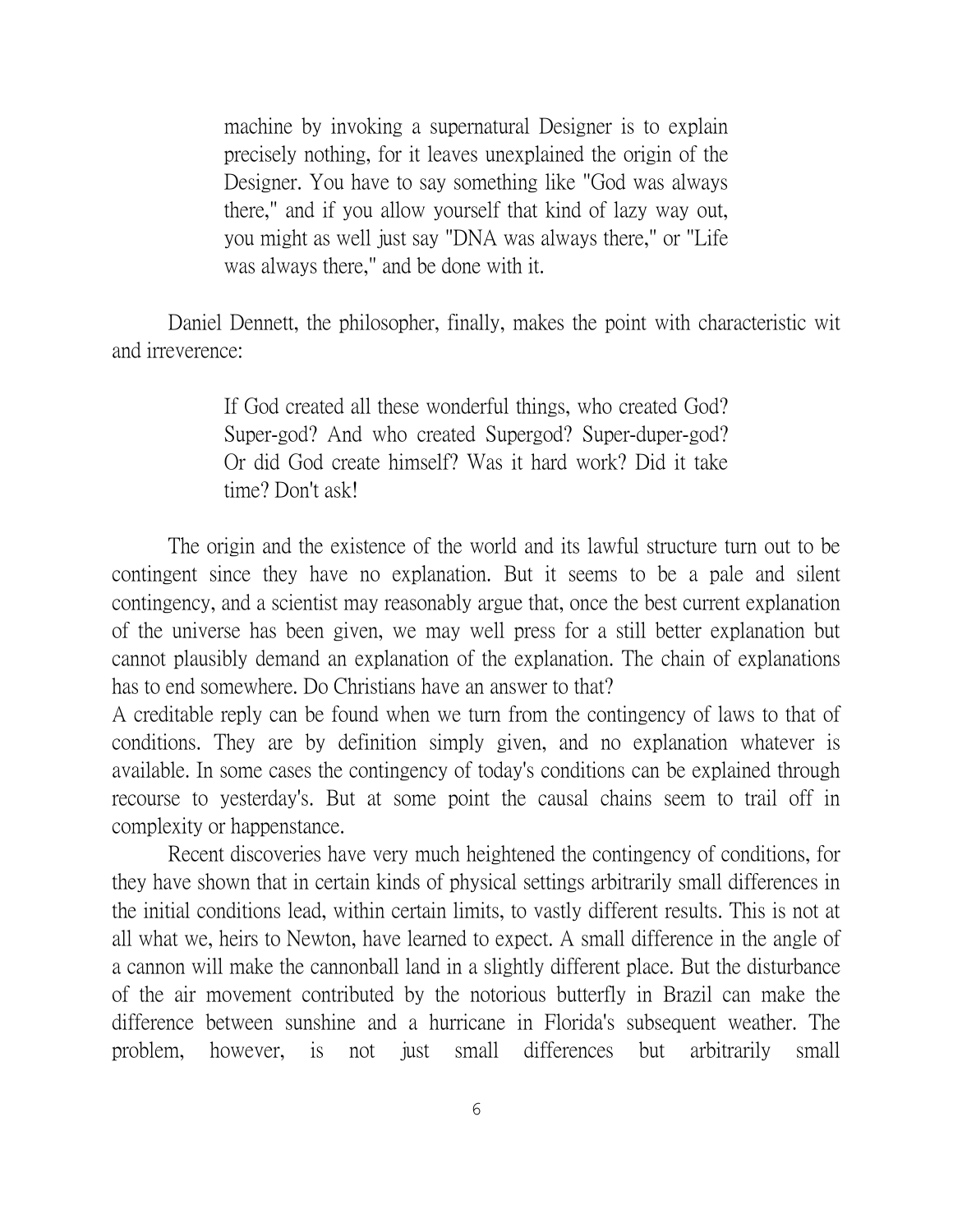differences-differences however small. Thus the initial state of these remarkable systems will forever elude determination since our instruments and methods of measurement have a floor of precision, and the crucial factors will always lie below the floor. The systems in question are fully determined by the laws of physics, but their initial conditions cannot be ascertained. These systems are deterministic and unpredictable. They are instances of deterministic chaos so called. The well-known example of such a system's behavior is of course the weather. Here is contingency, sometimes with a vengeance.

The opponent of contingency might reply that this is not contingency in principle but a merely practical problem. The atmosphere and the weather are in principle explainable. It is the practical limits of measurement that keep us from explaining and predicting the weather with precision and over the long term. To this Stephen H. Kellert replies: "Chaos theory . . . challenges the very distinction between theoretical and practical impossibility."

Here we come to the second explicit tie between contingency and divinity. John Polkinghorne finds in this indeterminacy the opening for divine intervention. Though I broadly agree with Polkinghorne, his proposal too may be taken as patently unacceptable to the atheist. As if to strike a pre-emptive blow against Polkinghorne's position, Kellert, a philosopher of science pretty much in the classical tradition, has said: "But any expectation that chaos theory will re-enchant. the world will be met with disappointment."

Dawkins has tried to provide a general argument why the disenchantment of the world and the deflation of contingency are unavoidable. His argument rests on a certain interpretation of Darwin's theory. Contingency looms large in evolution, and how a proponent of it sees contingency has a bearing on his or her attitude toward religion or theology. A third, somewhat less explicit, tie between divinity and contingency comes to the surface here. To appreciate it, we need to supply some background.

For Stephen J. Gould contingency is a source of wonder, and accordingly, we may infer, he respects religion and has proposed that we encapsulate this central principle of respectful noninterference accompanied by intense dialog between the two distinct subjects-by enunciating the Principle of Noma, or "Non-Overlapping Magisteria."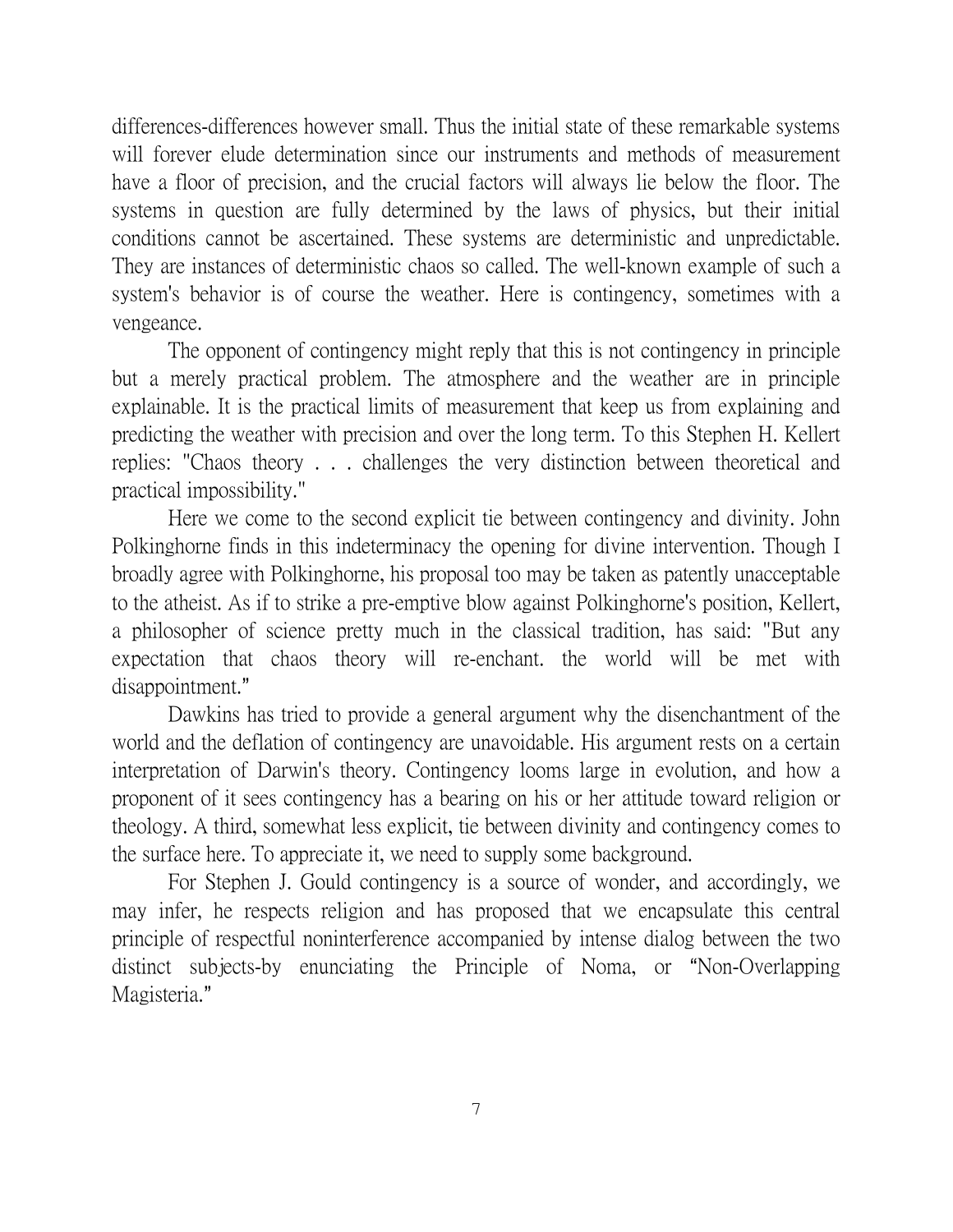Dennett, to the contrary, is bent on ultimately emptying contingency of any meaning whatever, and not surprisingly, we may again conclude, he subscribes to Ronald de Sousa's quip that philosophical theology is "intellectual tennis without a net."

For Dawkins the beginning of evolutionary biology is awe at the intricacy of life. He admires William Paley who in 1802 likened this intricacy to that of a watch and drove "his point home with beautiful and reverent descriptions of the dissected machinery of life.  $\dots$ ," Dawkins says, and for his part he stresses that "one thing I shall not do is belittle the wonder of the living "watches" that so inspired Paley. On the contrary, I shall try to illustrate my feeling that here Paley could have gone even further. When it comes to feeling awe over living "watches" I yield to nobody."

Yet for Dawkins such awe is tentative and finally mistaken. He tells us that "one of my aims in the book is to convey something of the sheer wonder of biological complexity to those whose eyes have not been opened to it. But having built up the mystery, my other main aim is to remove it again by explaining the solution."

But, as I want to show later, this violation of the conservation of reverence involves an illicit switch from one kind of response to another.

There are many kinds of contingent things and events. They range from the trivial and negligible to those that have a commanding presence. Remarkably, Weinberg, Dennett, and Dawkins all pay tribute to the latter kind. For Weinberg, the classic beauty of certain physical theories is nothing less than "compelling." Even more so is the "messy" beauty of art. "I love grand opera," he has said. "I can't hear *La Boheme* without dissolving."

Dennett in the very first section of his great book on Darwin's Dangerous Idea raises the question, "Is Nothing Sacred?" and promises to show "how what really matters to us- and ought to matter to us- shines through, transformed but enhanced by its passage through the Darwinian Revolution." And toward the end of the book he emphatically repeats the question and the answer: "Is something sacred? Yes, I say with Nietzsche. I could not pray to it, but I can stand in affirmation of its magnificence. This world is sacred."

Dawkins is most emphatic on this point though he takes it back in the end. Weinberg and Dennett evidently want to sustain the commanding presence of scientific theory, of art, and of nature though both labor under a tension if not inconsistency. For Weinberg the beauty of theory and art is embedded in a chillingly impersonal and pointless universe. In Dennett's universe, contingency is ultimately random. The reality,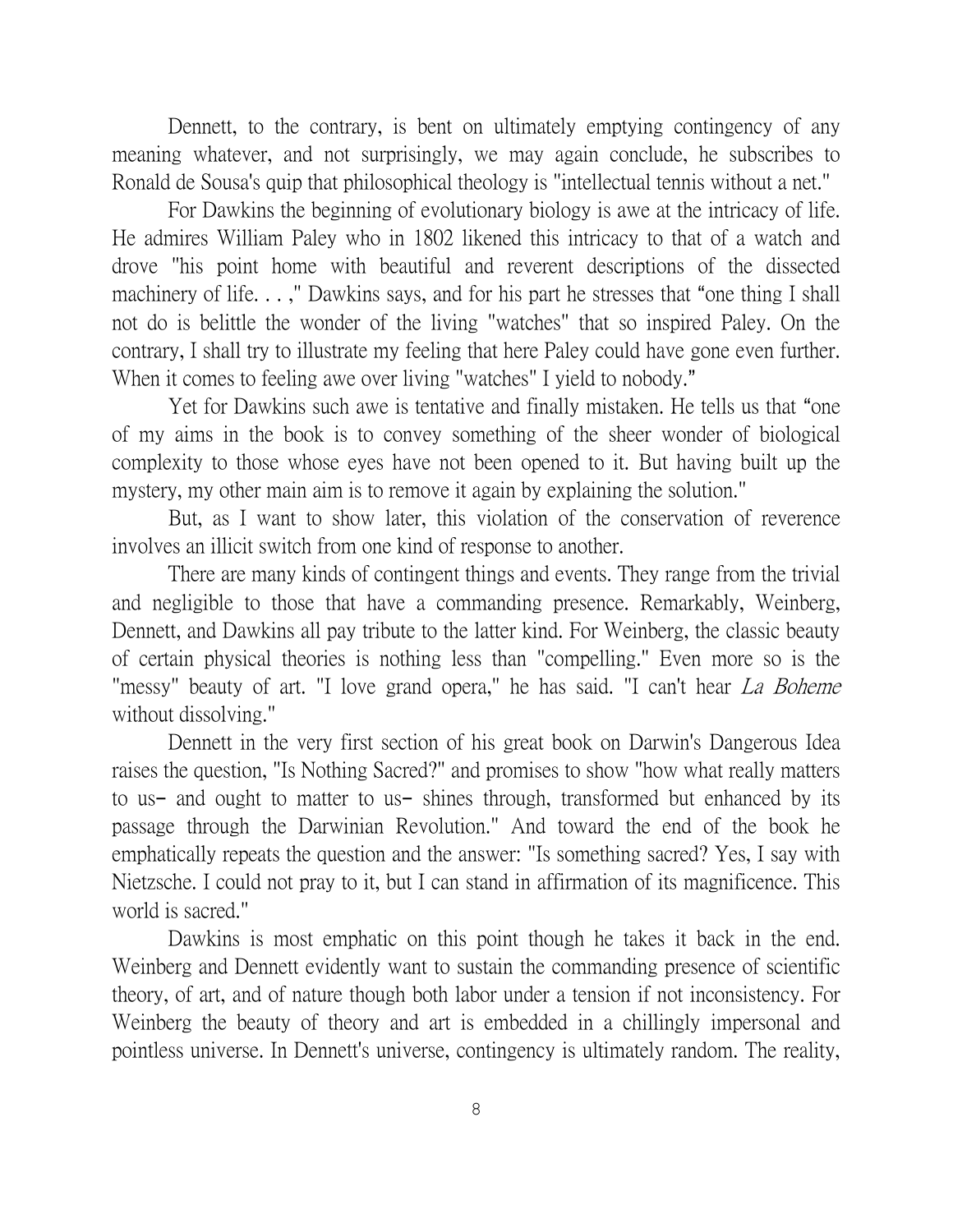though not the origin and shape, of meaning has always been an open question in Dennett's work.

At any rate, in the commanding presence that contingency can have lies something like an answer, or at least a reasonable outline of an answer, to the question of the origin and existence of the world. Weinberg's reactions to the beauty of nature and art are most telling in this regard. He has this to say about the beauty of nature:

> I have to admit that sometimes nature seems more beautiful than strictly necessary. Outside the window of my home office there is a hackberry tree, visited frequently by a convocation of politic birds: blue jays, yellow-throated vireos, and loveliest of all, an occasional red cardinal. Although I understand pretty well how brightly colored feathers evolved out of a competition for mates, it is almost irresistible to imagine that all this beauty was somehow laid on for our benefit.

As far as the beauty of art is concerned, Weinberg is reported to be "deeply touched by music and poetry in ways he admits reason can never justify or explain."

Evidently reality can address us in different ways- in its causal references or in its commanding presence. Accordingly reality can provoke curiosity, research, and analysis or appreciation, admiration, and reverence. These two modes of being (and our replies to them) are consistent with one another, and they coincide with the warp and weft of reality– laws and conditions. Reality described as a web of laws and conditions is seen from everywhere and nowhere. Reality seen as presence within a net of reference is acknowledged here and now. Everything has presence and reference if not always in equal measure. But the two kinds of existence should not be mistaken for one another, as they are by Dawkins, nor should our kinds of responses be confused with each other, the way Dawkins confuses them. The coloration of feathers elicits curiosity in the ornithologist and admiration in the birder. Curiosity is restless and endless. Reverence finds peace and affirmation in its object. Analogously the Creator God is offered by theists not as an object of curiosity and a causal factor-creation is *donation* not *causa*tion- but rather is called upon as the Commanding Presence simply, properly met with the response Weinberg, Dawkins (at least initially), and Dennett extend to nature and art.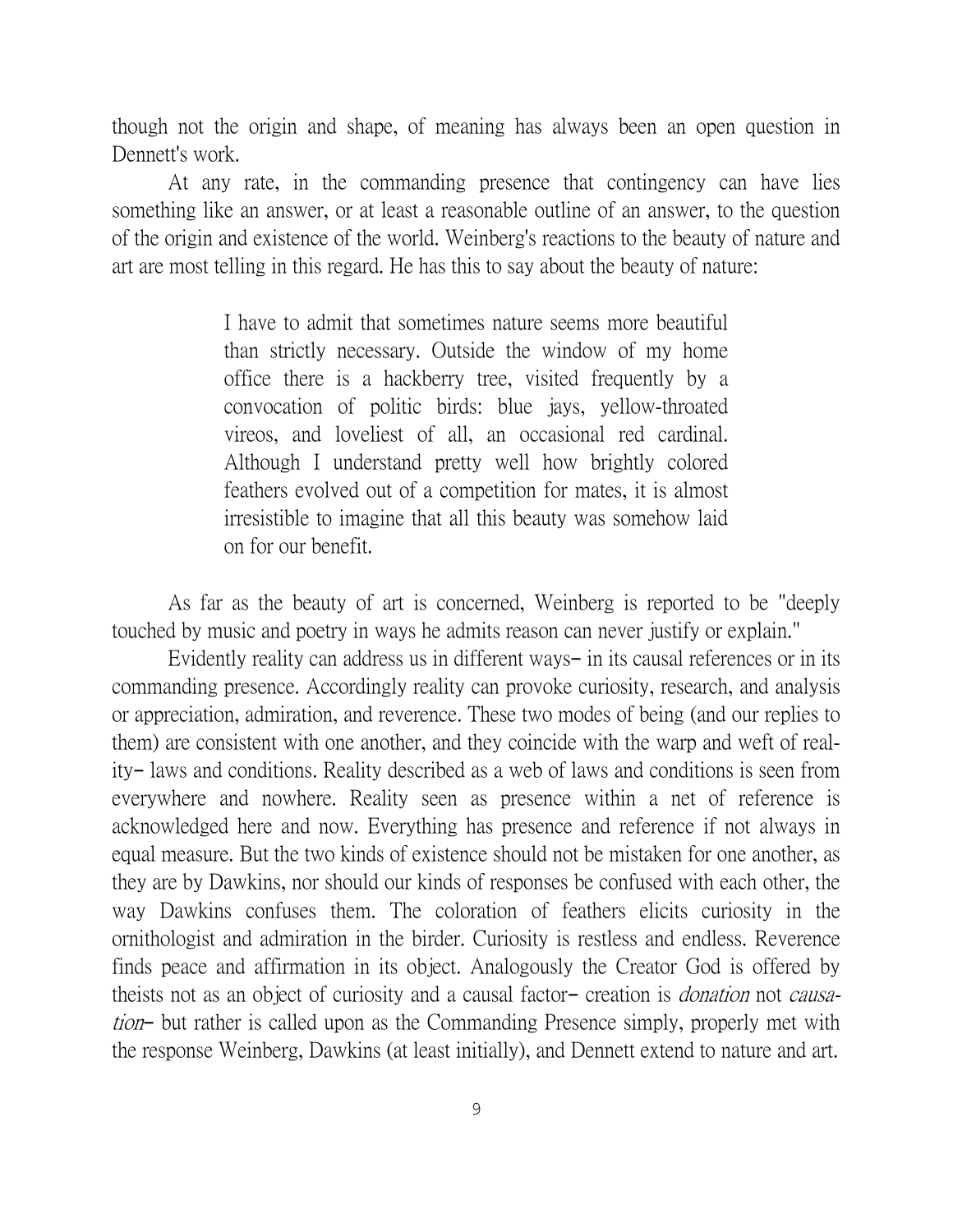These two modes of being- reverence and presence- and the appropriate responses – curiosity and reverence – furnish the outlines for what has happened in the culture at large since the beginning of modern technology and for what needs to be done now. Reverence and presence have modes of contingency that they share respectively with laws and conditions. Accordingly it is the contingency of presence that is the more impressive and disclosive one. As it turns out, though this contingency is undeniable, it is not irreducible. In fact we can read modern history as the restless and endless assault on contingency, a process that at length has occluded the presence of things and haunted the peace of humans. Accordingly our task comes to restoring the eloquent contingency of nature and culture and recovering the spirit of reverence.

The point of all this is finally not cultural but theological and religious though the cultural concern is creditable enough and constitutes common ground with many atheists. A helpful focus of the shared terrain is the notion of grace, in both its secular and religious varieties. To begin with secular grace, Weinberg softens and warms his hard and chilling account of the universe by concluding his first popular (I would say "philosophical") book with the sentence: "The effort to understand the universe is one of the very few things that lifts human life a little above the level of farce, and gives it some of the grace of tragedy." John Rawls concludes his magnificent Theory of Justice by considering the whole-hearted acceptance of the principles of justice. "Purity of heart," he says, "if one could attain it, would be to see clearly and to act with grace and self-command from this point of view. " A graceful life corresponds to the region of contingency that is the common concern of Christians and thoughtful atheists.

Christians, to be sure, are less than confident that they can secure all by themselves any measure of grace, but are much more confident that grace can become fully realized and does so as the gift of God, lifting us above tragedy and healing our frailty. But that confidence needs to be examined and reaffirmed in light of the erosion of its ground through modern technology. Divine grace, of course, has not become questionable across the board, else its predicament would have escaped no one. Hence we need to distinguish between kinds of grace.

Sacramental grace, the blessing Christians receive in communal worship, is not in question though it is in danger of diminishment through the technological attack on commanding presence. Actual grace a gesture of forgiveness, the stillness of nature, the consolations of musicdescends where it will though it is frequently confused with its counterfeit version- grace as a ticket to success. Karl Rahner throughout his life pleaded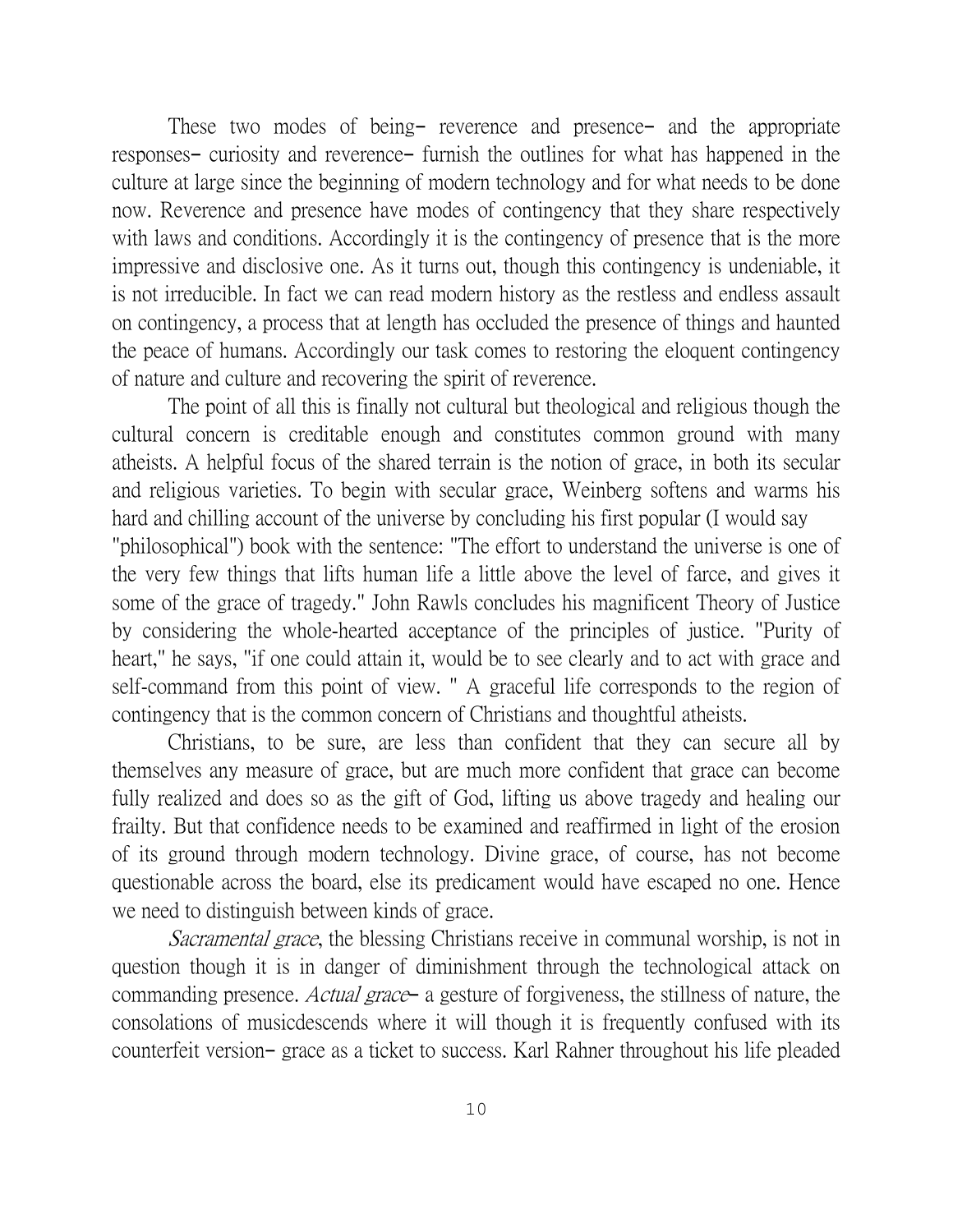for a still wider and deeper understanding of the presence of God's benevolence and beneficence. Grace, he urged, is fundamentally not God's episodic intervention in history and the occasional elevation of the human soul, but the omnipresent goodness of salvation that every human being is capable of realizing. He calls this *existential grace* a "supernatural *a priori*." I will call it *universalgrace*. To Rahner's argument I will add an underlining of the fact that universal grace has in each epoch of history a characteristic habit or appearance and, particularly in the information age, a kind of disappearance and concealment as well. That disappearance is most advanced in the affluent industrial countries. I will call historically qualified universal grace *habitual grace*.

Habitual grace provides the habitat for actual grace, but only in a general sort of way since grace can break into a person's life no matter the cultural ecology of a particular time. Still, the shape of historical contingency bears on what actually happens in life. Consider the actually twofold grace of traditional misery. If in the days before vaccination your children contracted smallpox and three of the six died, the survival of three was a joyful gift of grace, gratefully received, while the death of the other three brought consoling grace, much more difficult to realize, of course. At least in some cases, the moment of crisis between life and death was one of what John Polkinghorne has called the "particular critical points at which divine influence was exercised in particular ways," and at the same time one of those, as Polkinghorne has it, that "would be scientifically indiscernible, veiled within the cloudy nature of the event in question."

It might have been a case of the deterministic chaos Kellert has discussed. But evidently we can preempt and overpower the elusive conditions of an infection through vaccination just as, more obviously, we can tame the chaotic water flow of a mountain stream through a pipeline and as we can fix the course of a plane through the chaotic medium of the atmosphere. Very often we can enforce what Kellert has called "clock work hegemony." Thus we eliminate in fact the "critical points at which divine influence was exercised." Should we restore those occasions of actual grace?

For theoretical reasons, no doubt, rather than religious ones, a French anthropologist, as Martha Nussbaum reports, has expressed "regret that the introduction of smallpox vaccination to India by the British eradicated the cult of Sittala Devi, the goddess to whom one used to pray in order to avert smallpox." To which Nussbaum sensibly replied "that it is surely better to be healthy rather than ill, to live rather than to die."

There is no question for us mainstream Christians that the contingencies of childhood disease and death, of starvation following bad harvests, of freezing in winter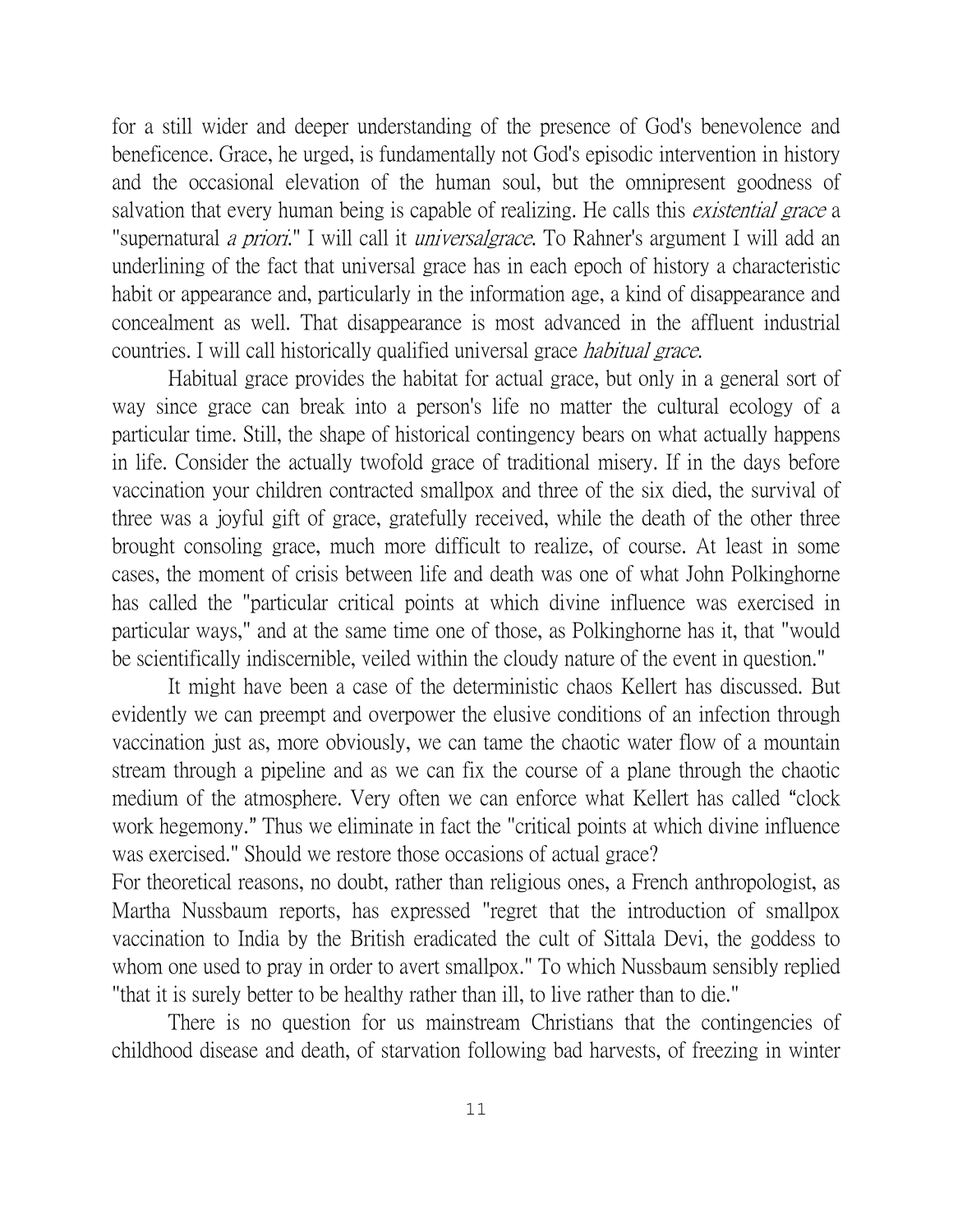for lack of fuel, proper shelter, or clothing, of confinement due to lack of transportation, and of ignorance because of a dearth of information, that all these contingencies are gone for better rather than worse. And this evident moral fact greatly complicates the task of recovering a region of contingency and habitual grace.

Approaching the problem more generally and historically we find that the first phase of the technological assault on contingency began with the Industrial Revolution in the late eighteenth century and lasted roughly through the nineteenth. It mounted a successful attack on the basic conditions and needs of life-space, time, food, shelter, public health, education, and information. An emblem of this development is the steam engine. It freed the availability of power from the vagaries of wind and water and, for the first time since the taming of the horse, extended the reach and speed of transportation through the locomotive.

The building of the railroads is the most incisive instance of early technological progress. It also shows that in the first phase of modern technology the contingencies of miseries and blessings changed but did not disappear. People were injured and died through falls from scaffoldings, explosions of boilers, collapses of mine shafts, and similarly brutal causes. To us, the indifference to human health and safety in the initial conquest of nature looks appalling. Still, the general balance of the technological enterprise moved toward the exclusion of accidents and calamities. That trend is well illustrated by Josiah Royce's reaction to the first continental railroad. Speaking of the newly accessible California, he said: "The region that to-day is so swiftly and easily entered was of old the goal of an overland tour that might easily last six months from the Missouri River, and that was attended with many often recorded dangers."

The technological liberation from toil and misery was then and is still being regarded as freeing a space and the time for human flourishing. What has most always been overlooked is the fact that technology has not only made room for pleasure but has also invaded and occupied the liberated space and has impressed its particular shape on our typical enjoyments. To be sure, the advancement of technology did not move from the conquest of necessities and calamities to the procurement of pleasures and luxuries by crossing a clear dividing line. The region of needs and the region of wants overlapped and dovetailed in many ways. Still the major thrust of the second phase of technology occurred in the middle and the second half of the twentieth century.

Technology by itself, of course, did nothing. It merely constituted a pattern that people in the industrial countries have devised, developed, and applied everywhere. The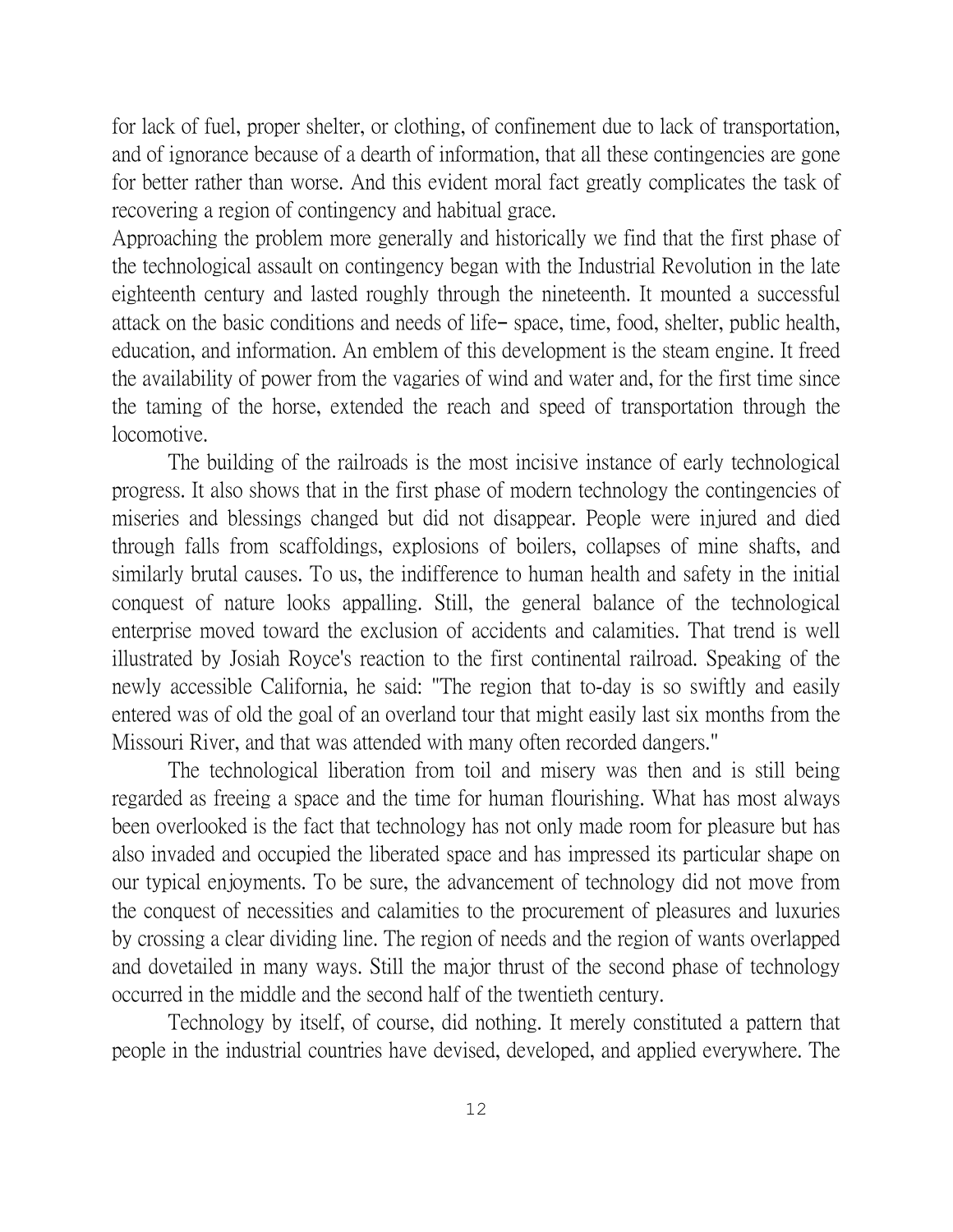pattern exhibits the familiar conjunction of mechanization and commodification. Mechanization is the invention of some machinery that takes over the toils and burdens of providing some good, and the good, freed from its natural encumbrances, social burdens, and cultural ties, becomes available as a commodity for purchase and consumption. Thus the machinery of the phonograph assumed the onus of providing music, and music became available in the shape of records that could be bought and played wherever and whenever. Thus a technological device exhibits paradigmatically the tight and distinctive connection of machinery and commodity. The canonical response to commodities, finally, is consumption. Thus the joint effects of mechanization, commodification, and consumption transformed traditional cultures from the ground up.

The effect of this campaign was to constrict actual grace in its personal and real variants. Coaxing children to learn an instrument and prevailing on musicians to convene for domestic celebrations requires grace on our part. But making music transforms us into recipients as well as bearers of grace as when a fine trio provokes delight and gratitude. Analogously, strolling through town on a summer's evening makes for pleasure and thankfulness at the sight of handsome buildings and gracious parks. All this has been greatly reduced and often eliminated through the devices of radio, stereo, and television.

In the last quarter-century, information technology has perfected and begun to complete tendencies that have been long in developing. The drift away from public and civic involvement began after the Second World War and has since gained momentum as Robert Putnam has vividly and exhaustively shown." What has spurred this development is its attractive force. The shape it takes looks much like the cell E. M. Forster has described in *The Machine Stops*- a secluded place of great comfort and limitless media." All the world is at one's call and beckon, and hence to venture out into the world begins to feel like a waste and a pain.

The perfection of the domestic cocoon is proceeding through the proliferation and improvement of information devices-extended telephone service, digital television with large screens, personal computers and the entirety of cyberspace they open up. Information technology, moreover, is insinuating itself into the very structure of our homes to disburden us from having to worry about our lights, our warmth, our safety, our food supplies, and more.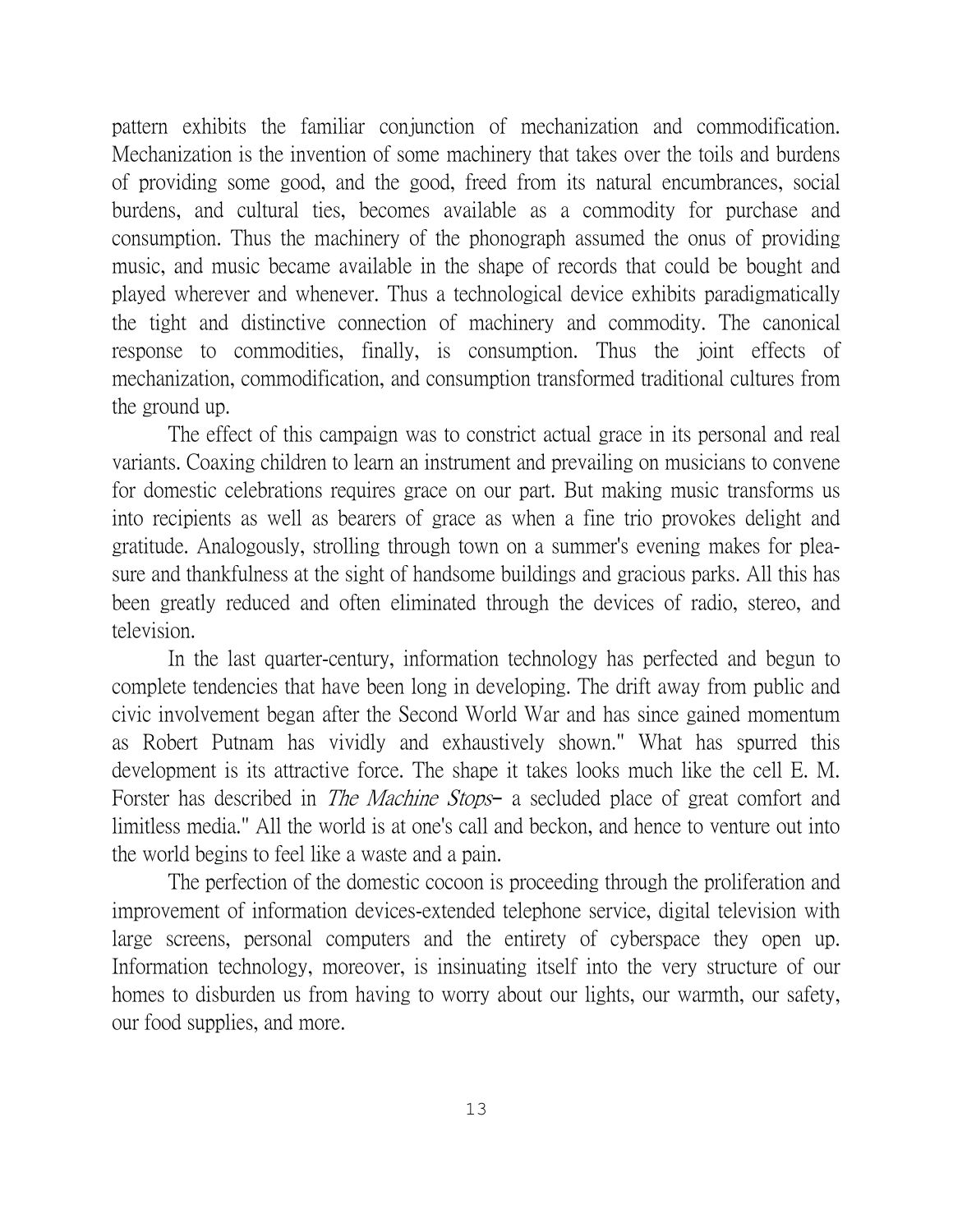What is even more remarkable and goes beyond or against Forster's dystopian vision is the extension of domestic comfort and control to the globe entire. Not so long ago you needed a map and careful observation, and preferably a quick and alert companion, to find an unfamiliar address, and many times you still had to stop at a gas station to seek help. Now with a technological guide supported by the global positioning system, a gentle voice tells you what exactly is coming and precisely where to turn. There are GPS devices that will similarly guide you through trackless wilderness.

As a result, the commanding presence of things is yielding to a semblance of transparent omniscience and omnipresence. Things no longer occupy a place and take their time. To see what is going on in the city of my youth, I no longer have to cross a continent and an ocean to find it in its place, rather Web sites and Web cameras show and tell me at an instant what I want to see and know. The etherealized presence of Freiburg is further attenuated by the co-presence in cyberspace of hundreds of other cities and sites and by the possibility of penetrating the visual surface of towns and countries to lay bare their geology, hydrography, ecology, population patterns, economic structure, transportation networks, and more. The ultimate dissolution of real presence is achieved in virtual realities where pervasive intelligibility implodes into total control by designers if not also by players.

To the dissolution of commanding reality corresponds on the human side a peculiar restlessness. Since every item of cyber-presence can be x-rayed, zoomed into, overlayed, and abandoned for another more promising site, human desire is at every point at once satiated, disappointed, and aroused to be once more gorged, left hungry, and spurred on. This restlessness takes characteristically distinct forms in the mental and emotional economy of the elites and of the middle class, with many kinds of hybrids in between. The well trained and driven go from task to task in endless pursuit of fame and fortune while the less skilled and less ambitious surf the sea of television and cyberspace and, in the case of the more prosperous middle class, hop from one tourist attraction to another with no coherence or history to connect one Web site or sunny beach with another.

This world without time, place, and grace is attractive or at least seductive in its own ways and, more important, has shown great staying power. Hence we, who deplore it, cannot sit back to await its collapse and to be called on for help. We must meet its seductiveness with the good news of Christ and its durability with conviction. One way of getting our bearing for this enterprise is to return to the root of the technological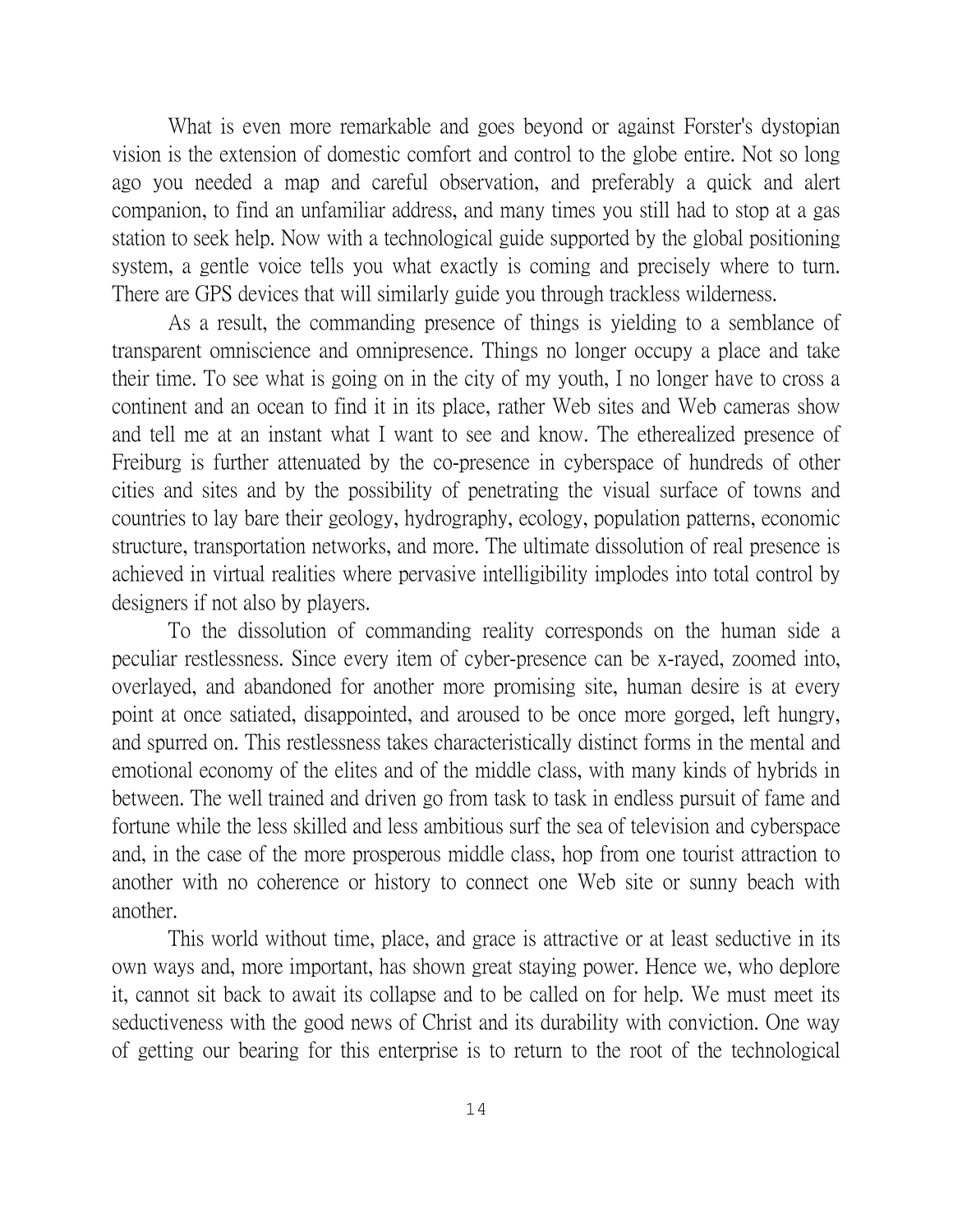promise the eradication of trouble from the human condition. Trouble is often the twin of grace, and if one cannot prosper, neither can the other. Roger Scruton has pilloried the moral debacle that follows the suppression of trouble:

If we believe that the state is there to cushion us from misfortune, to compensate every loss and make up for every suffering, then we automatically relinquish control over our lives, while drastically narrowing the sphere of human action. Regulations of a mind-numbing complexity now govern activities, consumer products, and employment, with the aim of ensuring that the citizen can amble through a risk-free world, picking his pleasures from shelves loaded with packaged and sanitized products, waddling onwards in a state of moral obesity."

It may be a sign of the gravity of our condition that a conservative British philosopher like Scruton and the politically hyper-correct French anthropologist pilloried by Nussbaum are driven to gesture at the same desperate remedy- maintaining trouble and misery.

The first step toward a morally acceptable and theologically sensible recovery of contingency is to distinguish between trouble we reject in principle but accept in practice and trouble we accept in practice and in principle. When cancer strikes or a car crashes, we should resist the uncomprehending anger that rises from the culture of transparency and control and instead pray for the grace that allows us to accept what has come our way. I realize that we brush up against the problem of evil and the theodicy here. The sole point I want to stress is that these problems are hard or impossible to solve from a third person declarative point of view but are not so from a first person performative standpoint. If I find consoling grace, the evil before me, my evil, no longer cries out for explanation or revenge. Such acceptance, however, is quite compatible with pressing for cancer research and greater highway safety.

When it comes to the trouble of cooking a meal and gathering my loved ones around the table, we accept it not only in practice but also in principle because eating, shorn of its real preparation and personal involvements, has lost its sacramental horizon. Similarly, the trouble of getting up early, driving to the trail head, and, most important, the pain and panting of a steep ascent are the irreplaceable ways the imposing elevation of a mountain is realized. And trouble of that sort, finally, is required to make attendance at a local concert the rich and rewarding event it often is.

Often, but not always. Common meals can be bitter, hikes in the mountains calamitous, and concerts embarrassing. It lies in the nature of grace that we do not